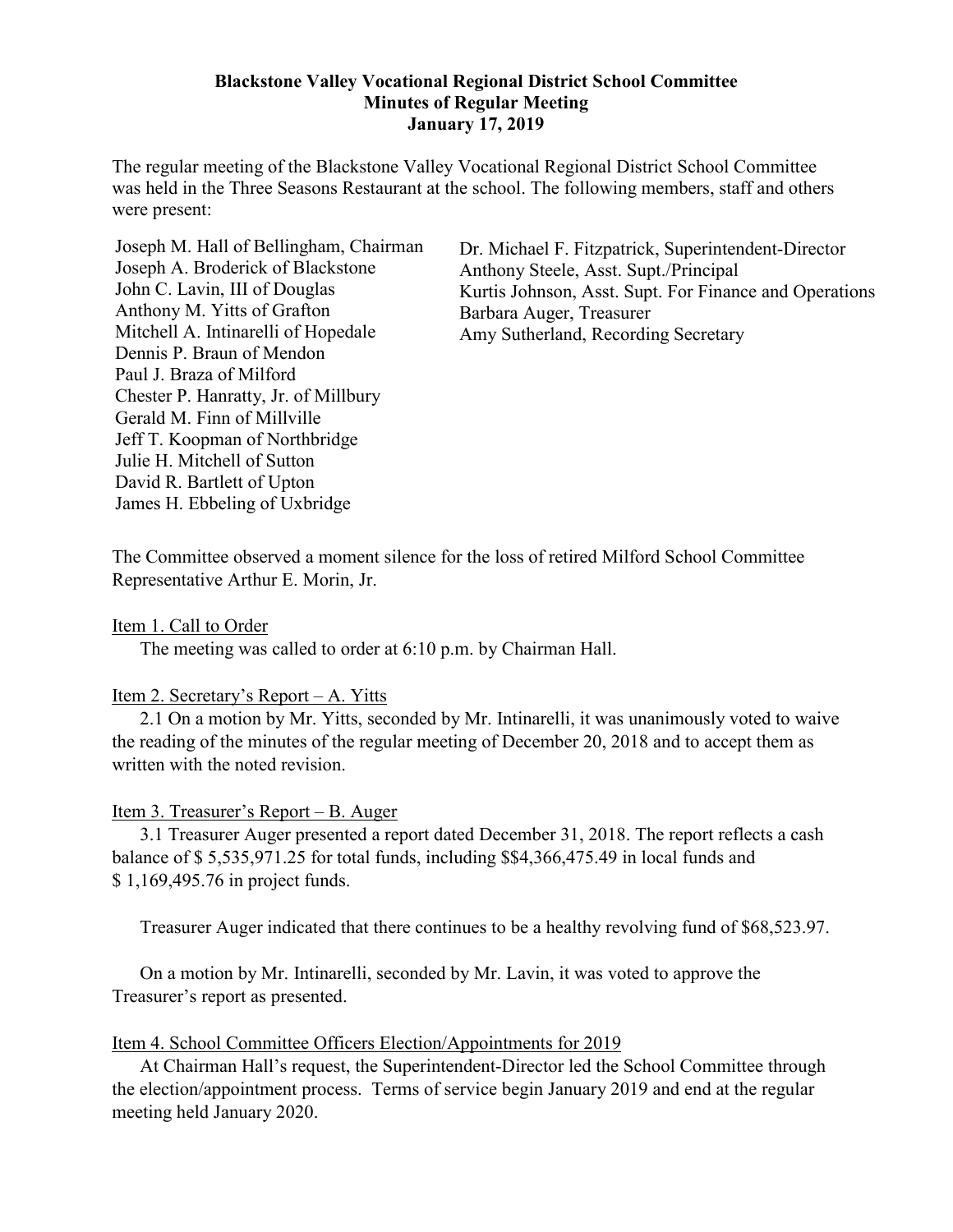4.1 Chair - On a motion made by Mrs. Mitchell, seconded by Mr. Koopman, it was recommended to nominate Mr. Hall as Chairman. Mr. Hall accepts the nomination. On a motion made by Mrs. Mitchell and seconded by Mr. Lavin, nominations were closed. Mr. Hall accepts the nomination. On a motion made by Mrs. Mitchell and seconded by Mr. Lavin, it was unanimously voted to appoint Mr. Hall as Chairman to the Blackstone Valley Vocational Regional District School Committee.

4.2 Vice Chair – On a motion made by Mr. Lavin, seconded by Mrs. Mitchell, Mr. Finn was nominated as Vice Chairman. Mr. Finn accepts the nomination. On a motion by Mr. Intinarelli and seconded by Mr. Braza nominations were closed. On a motion made by Mr. Bartlett and seconded by Mr. Intinarelli, it was unanimously voted to appoint Mr. Finn as Vice Chairman to the Blackstone Valley Regional District Committee.

4.3. Secretary – On a motion made by Mr. Hanratty, seconded by Mr. Koopman, Mr. Yitts was nominated as Secretary. Mr. Yitts accepts the nomination. On a motion made by Mr. Lavin and seconded by Mr. Intinarelli nominations were closed. On a motion made by Mr. Broderick and seconded by Mrs. Mitchell it was unanimously voted to appoint Mr. Yitts as Secretary to the Blackstone Valley Regional Committee.

4.4. Asst. Treasurer – On a motion made by Mr. Lavin, seconded by Mrs. Mitchell, Mr. Hanratty was nominated as Assistant Treasurer. Mr. Hanratty accepts the nomination. On a motion made by Mr. Bartlett and seconded by Mr. Intinarelli nominations were closed. It was unanimously voted to appoint Chester Hanratty as Assistant Treasurer to the Blackstone Valley Regional Committee.

4.5. Payroll/AP Warrant Signers – On a motion made by Mr. Broderick, seconded by Mr. Lavin, it was unanimously voted to appoint Mrs. Mitchell, Mr. Bartlett, and Mr. Hanratty as Payroll/AP Warrant Signers.

4.6. Alternate Payroll/AP Warrant Signer - On a motion made by Mrs. Mitchell, seconded by Mr. Bartlett, it was unanimously voted to appoint Mr. Paul Braza as Alternate Payroll/AP Warrant Signer.

# Item 5. Student Recognition – Dr. Michael Fitzpatrick

5.1. MVA Outstanding Traditional Student – Adam Cavanaugh Mr. Cavanaugh was chosen as the Outstanding Traditional Student. He was not able to be present since he was attending the Model UN. He is an outstanding student in the Business Technology Program. He also serves on many committees and is the Vice President of the 2019 Class.

5.2. MVA Outstanding Non-Traditional Student – Juliet Slobogan. Ms. Slobogan was chosen as the Outstanding Non-Traditional Student. She is a senior in the Auto Collision Program. She is a member of many clubs and participates in a variety of volunteer ventures.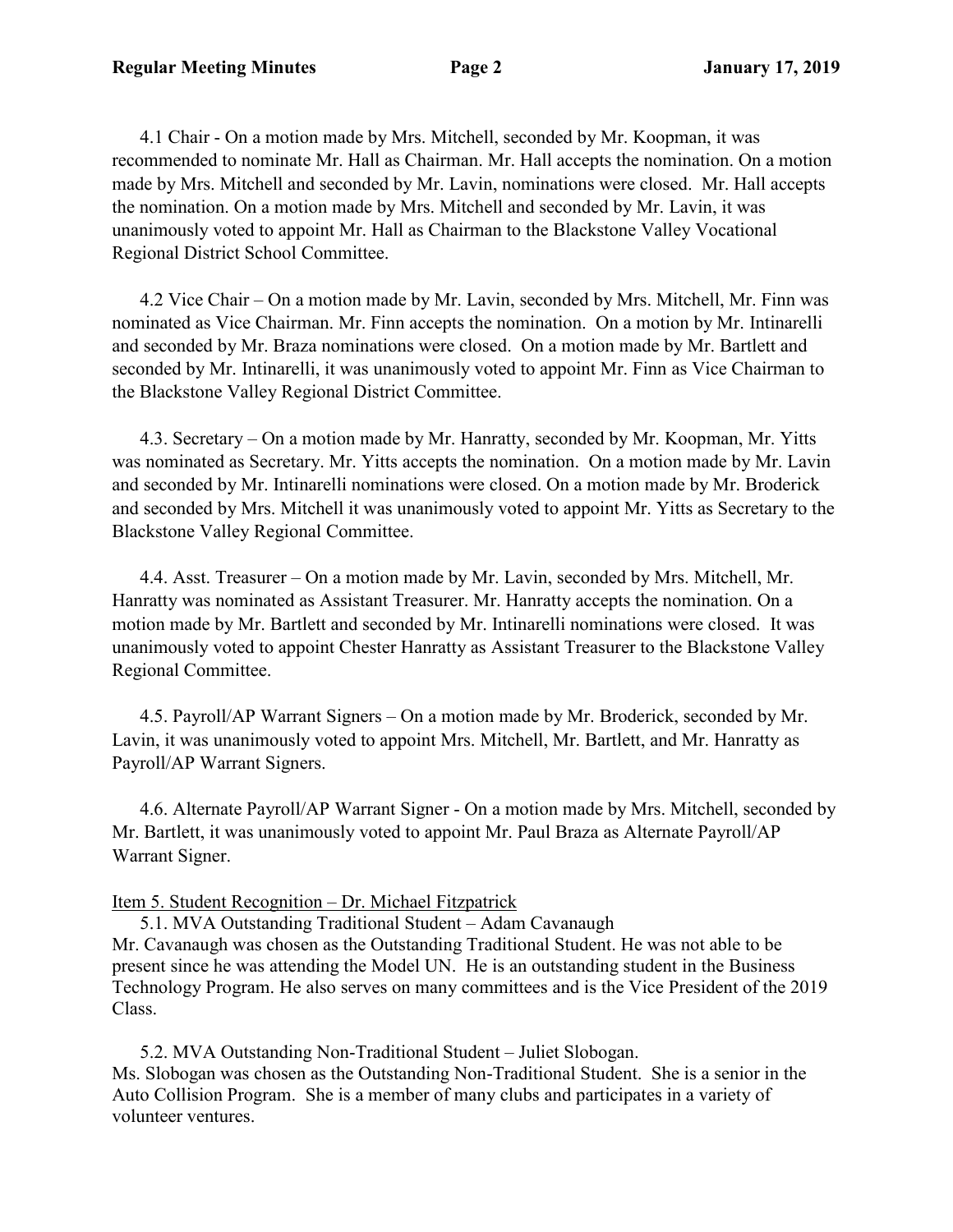## Item 6. Comments By Student Representative – Logan Keefe

Mr. Keefe informed the Committee about the following events taking place over the next few months. Many students will be taking part in the Polar Plunge. This event will take place in March. Students recently attended an event in support of the Special Olympics. There was also a planned Spirit Day in support of the Patriots.

## Item 7. Out-of-Country Trip Follow-up: Cherian Gengle, Co-Founder of Be Like Britt Foundation

7.1. Cherian Gengle, Co-Founder of Be Like Britt was present to answer questions about the Skills USA Charity (Port-au-Prince, Haiti) trip. The Committee wanted more explanation about the entry and exit from the country making sure the students are protected and safe. The Committee was informed that anyone who goes with the group must be CORI checked. The foundation also has their own security team. The security team meets the group at the airport and transports them to the location. There is an emergency plan in place if something happens. If there is unrest in the country prior to the trip, it will be cancelled. She cannot guarantee everyone's safety, but does the very best that they can. The agency has had to cancel three trips over the history of the program. The students are required to have passports and immunization. There are many waivers which need to be signed. Member Yitts communicated that the BVT students are taught various regulations including OSHA and he wanted to know how this is handled and what safety protocols are put in place. It was communicated that there are no power tools used and everything is done by hand. Walls are built with hammer and nails. There are safety protocol in place but certainly not at the level of OSHA. There is no electrical or plumbing on site.

At the previous meeting this trip received a conditional approval.

On a motion made by Gerry Finn and seconded by Mr. Intinarelli, the Committee voted to give this trip approval. (Opposed Mr. Yitts and Mr. Hanratty) Motion passes.

### Item 8. Vocational Department Presentation – Michael Norton & Russell Boisvert

8.1. The Electronics & Engineering Technology Department provided a presentation and explained that there are a total of 68 students enrolled in this program. There are 13 females and 55 males. There are seven students taking part in Co-Op jobs. The Co-Op opportunities have definitely increased over the years. A chart of the Skills USA over the last six years was shown. There were four Golds won and two Bronze in the Robotics Urban Search and Rescue Robotics along with other awards. Students are also graduating and going onto college to pursue engineering and other fields. There were six students from the class of 2014 who graduated from WPI while others have attended other engineering colleges. The Certification/Licensures which students can achieve include ETA International, PLTW, and OSHA. The school develops the curriculum with the fundamentals and includes the emerging technologies with the newer curriculum.

Item 9. Assistant Superintendent for Finance/Operations – K. Johnson

9.1. Line Item Transfer - There are no line item transfers. There are two donations. Mr. Johnson is working on the Capital Skills grant and the FY20 budget.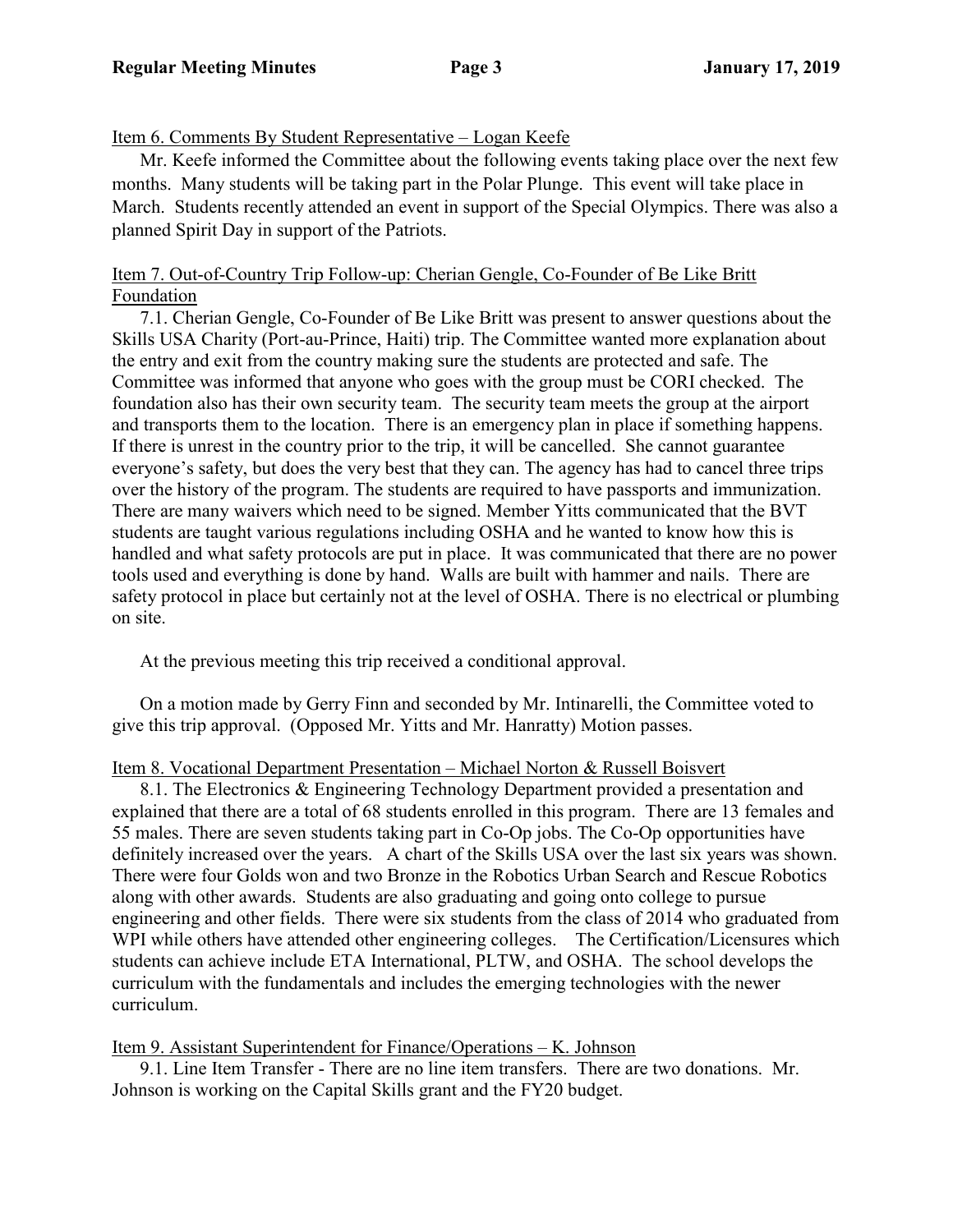9.2(a) Donation Approval – Laser Engraver- The Blackstone Valley Vocational Regional School District is in receipt of a donation of a Laser Engraver. On a motion made by Mr. Lavin, seconded by Mrs. Mitchell, it was unanimously voted to accept the donation of a Laser Engraver.

9.2(b) Donation Approval – 2003 SAAB Convertible – The Blackstone Valley Vocational Regional School District is in receipt of a donation of a 2003 SAAB Convertible. On a motion made by Mrs. Mitchell, seconded by Mr. Intinarelli, it was unanimously voted to accept the donation of the 2003 SAAB Convertible.

#### Item 10. Assistant Superintendent – Director's Report – A. Steele

10.1 Proposed 2019-2020 School Year Calendar- On a motion made by Mr. Lavin and seconded by Mrs. Mitchell, it was unanimously voted to approve the 2019-2020 School Year Calendar.

10.2 Practical Nursing Graduation Update - Mr. Steele informed the Committee that the Practical Nursing Graduation Ceremony for the Class of 2019 will take place on Wednesday, January 23, 2019. The Committee members have been invited.

10.3 Football Banquet Update – The Football Awards Banquet and Championship Ring Ceremony will take place on March 12, 2019 at 6:00 pm in the Competition Center. The Committee was presented with information about the Blackstone Valley Tech Championship Gear. The website to order from is [https://bvtfootball.itemorder.com/sale.](https://bvtfootball.itemorder.com/sale) The deadline for orders is January 31, 2019.

10.4 Football State Championship Recognition – The Committee was informed that a date and time is being worked out with Karen Spilka for the Football State Championship Recognition. The Committee was also informed that the Girls' Soccer dinner took place this evening. They were commended for winning the Central MA Division 3 Vocational Championship. The school received a gold banner for this honor.

 10.5 Out of State Trip: The Committee was asked to authorize a vote to approve the request for an Out of State Field Trip on March 12, 2019 to March 13, 2019 for the purpose of the Senior Cosmetology Class to attend the International Beauty Show in New York City. On a motion made by Mr. Hanratty, seconded by Mr. Lavin, it was unanimously voted to allow the Senior Cosmetology Trip to New York City on March 12-13, 2019.

#### Item 11. Facilities Subcommittee Report – J. Lavin

The Facilities Subcommittee met on January 15, 2019. There will be a p.m. program started for the Roof Inspection. This will be in the Spring and Fall. The facilities department has been busy complete cleaning of the Competition Center. The windows and rafters were cleaned. All were informed that the snow removal equipment is ready. There are five trucks in the fleet. There is also a new security desk was donated by Furniture Trust. This also included a generous donation of furniture, four conference tables and 55 chairs. There are currently security cameras installed at the dumpster areas. Mr. Morin is working on the Automotive Grant that is part of the Diesel Program. The floor is being redone as part of the diesel technology. There are renovations being done in the diesel service area along with modifications to the shop to service heavy trucks. The windows and cabinets have been worked on. This includes window stenciling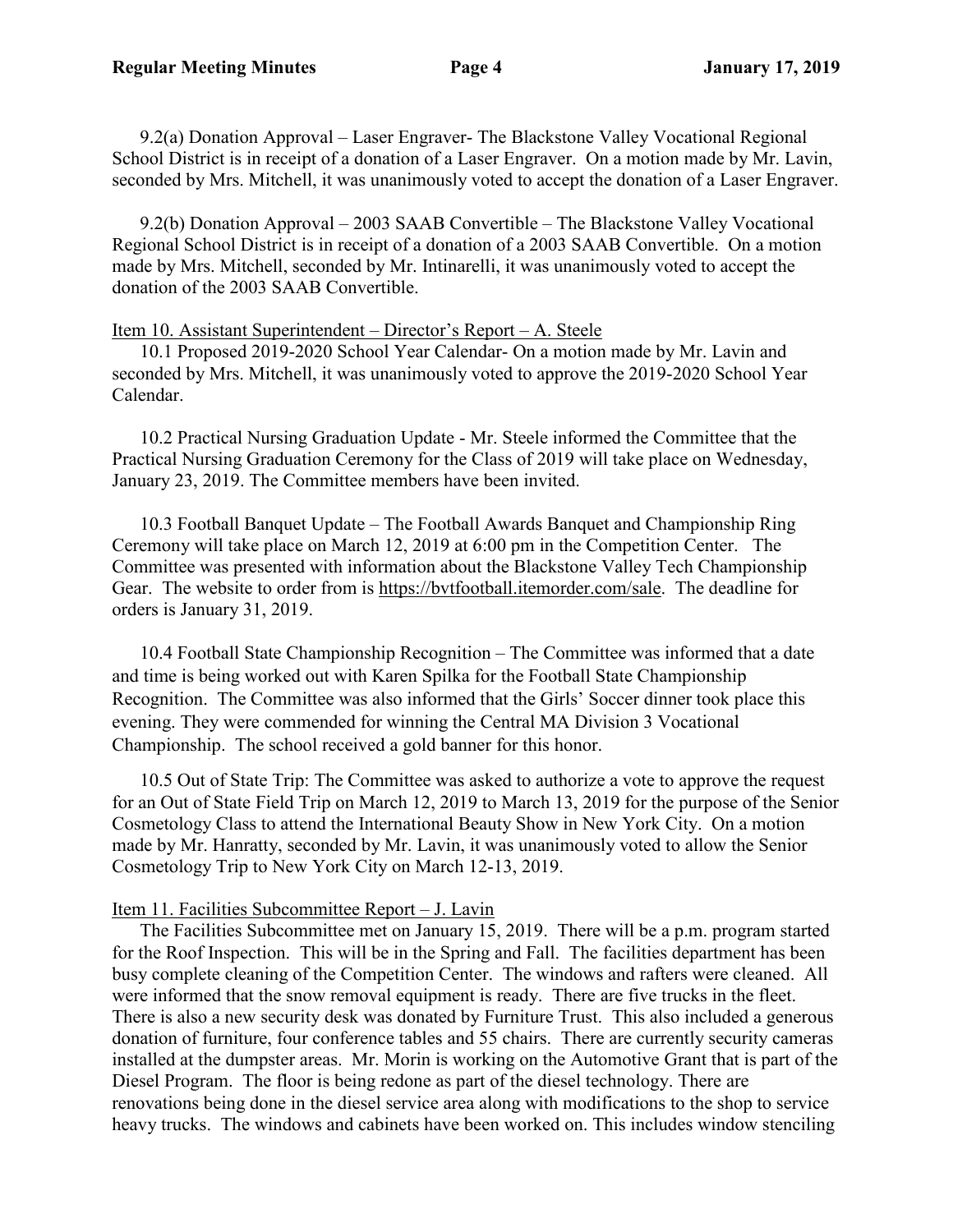with opaque covering. The next meeting of the Facility Subcommittee will be February 26, 2019 at 5:00 p.m.

Item 12. Budget Subcommittee Report – J. Lavin

12.1 First Round Line Items Series: 2000, 7000 and District-Wide Technology. There were seven meetings. This is being closely monitored for anything that occurs at the State level.

Item 13. Superintendent – Director's Report – M. Fitzpatrick

13.1 Scholars' Luncheon Report: The Worcester County Superintendents Association will hold the Annual Scholars Luncheon on Tuesday, January 8, 2019 at the College of Holy Cross. Mr. Steele will be attending. Students Alex Golberg and Zoe Mahoney will be recognized.

13.2 Massachusetts Reform Developments - The school is closely monitoring many of the educational reforms at the State level and are staying active in this process.

13.3 Insurance Advisory Committee Meeting Update: The FY 20 budget will be done by working closely with the subcommittees and also the insurance advisory committee which has cross representation from retired staff and administrators along with the insurance broker. On January 28, 2019, there will be a findings of the rate increases by Harvard Pilgrim and Fallon. These numbers will be worked into the budget.

 13.4 FY20 Budget Dissemination Process. The budget timetable has been established relative to the calendar. Some of the partnered schools have reached out in advance to see if they can get information relative to the budget numbers.

13.5 Teachers In-Service: Sexual Harassment Prevention Training – This will be the next scheduled in-service training.

13.6 Rockland Bank – Van Subsidy Request – A letter dated January 2, 2019 was sent to Rockland Trust for a Van Subsidy Request in the amount of \$3,500.00.

13.7 Congressman Neal: Workforce Development Needs - The Committee is in receipt of a letter dated January 2, 2019 to the Honorable Richard Neal congratulating him on his new role as Chair of the House Ways & Means Committee.

13.8.a. Notification of Retirement letter dated January 2, 2019 from Dawn Dubois effective February 25, 2019 was received and accepted.

13.8.b. Notification of Retirement letter dated January 17, 2019 from Michael Faticanti effective July 1, 2019 was received and accepted.

13.8.c. Notification of Retirement letter dated January 14, 2019 from Judy Lavallee effective immediately January 14, 2019 was received and accepted.

13.8.d. Notification of Retirement letter dated January 15, 2019 from Shirley Whitten effective June 17, 2019 was received and accepted.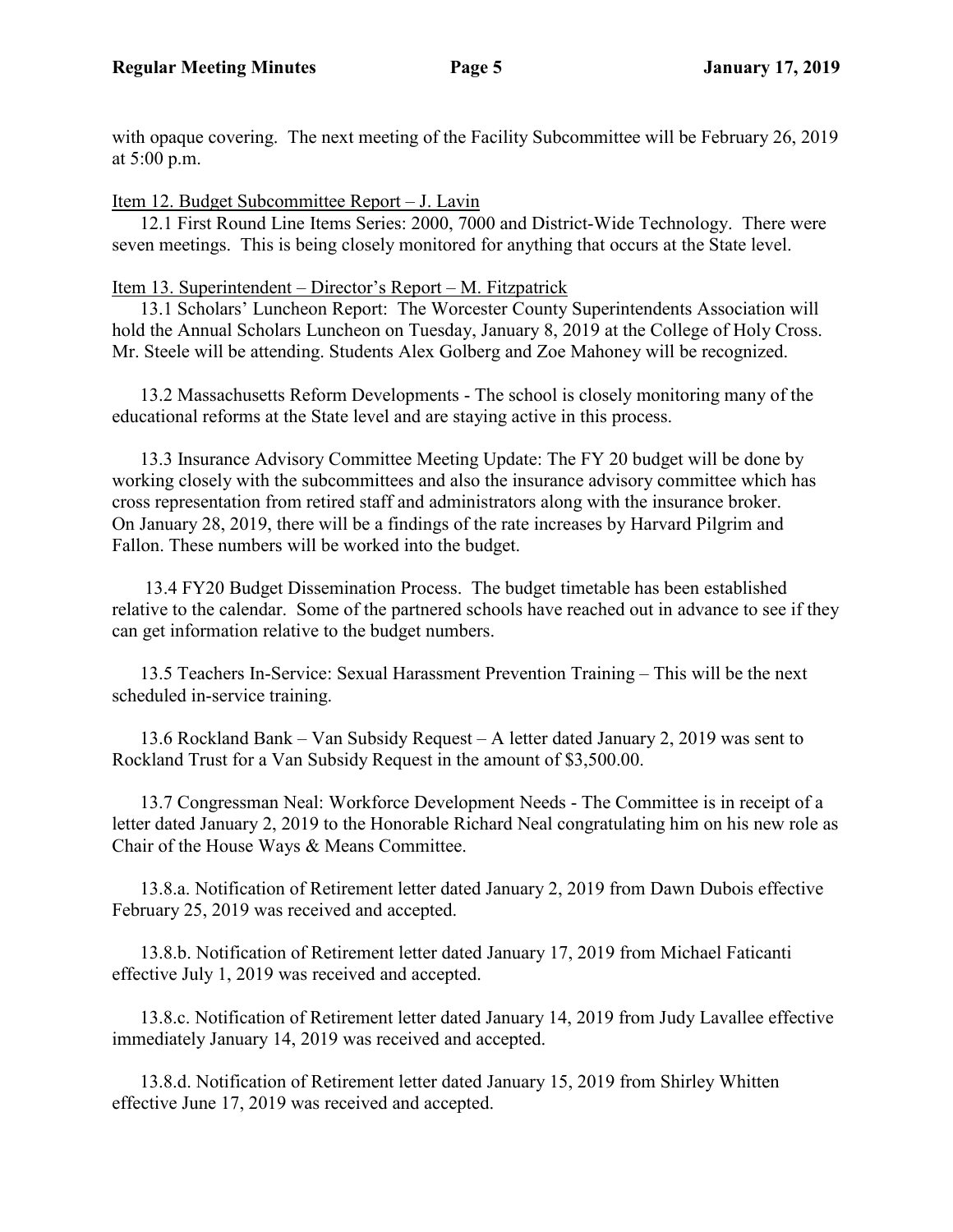13.9 Memorial Donations on Behalf of Former HVAC Instructor, Michael R. Wojnowski. Memorial donations may be made to Blackstone Valley Regional Vocational Technical High School Automotive Service and Technology Department, note "In Memory of Michael Wojnowski."

## Item 14. Old Business

14.1 Superintendent's Gourmet Dinner Fund Raiser Authorization - There was authorization for signing of the letter for this event.

## Item 15. New Business

Dr. Fitzpatrick informed the members that BVT submitted an application for the 2019 Massachusetts Capital Grant Program. The Workforce Skills Cabinet received 62 applications requesting over \$18.5 million in funding.

## Item 16. Items for the Good of the Committee

The monthly compilation of news clippings and correspondence was made available for the School Committee's review.

## Item 17. Next Regularly Scheduled School Committee Meeting – J. Hall

The next regularly scheduled meeting will be held on March 7, 2019 at 6:00 p.m. in the Three Seasons Restaurant.

### Item 18. Meeting Closure

18.1 The meeting was declared closed by the Chair at 7:47 p.m.

18.2 On a motion by Mr. Broderick seconded by Mr. Braza it was voted to adjourn at 7:47 p.m.

# **Listing of Materials Used in the Meeting:**

Item 2 Minutes of Regular Meeting of December 20, 2018 Item 3 Treasurer's Reports December 31, 2018 Item 4.1 BVVR District School Committee Chair Item 4.2 BVVR District School Committee Vice Chair Item 4.3 BVVR District School Committee Secretary Item 4.4 BVVR District School Committee Assistant Treasurer Item 4.5.a. BVVR District School Committee Payroll/AP Warrant Signer #1 Item 4.5.b. BVVR District School Committee Payroll/AP Warrant Signer #2 Item 4.5.c. BVVR District School Committee Payroll/AP Warrant Signer #3 Item 4.5 BVVR District School Committee Alternate Payroll/AP Warrant Signer Item 8 Electronics and Engineering Technology Handout Item 9.2 Donation Acceptance – Laser Engraver Item 9.2.b. Donation of a 2003 SAAB Convertible Item 10.1 Blackstone Valley Tech 2019-2020 Calendar Item 10.3 Football Championship Gear Flyer Item 10.5 Field Trip Request Form Item 13.1 Annual Scholars Luncheon Item 13.6 Letter to Rockland Trust Item 13.7 Letter to Richard Neal. Item 13.8.a. Retirement Notification – Dawn Dubois